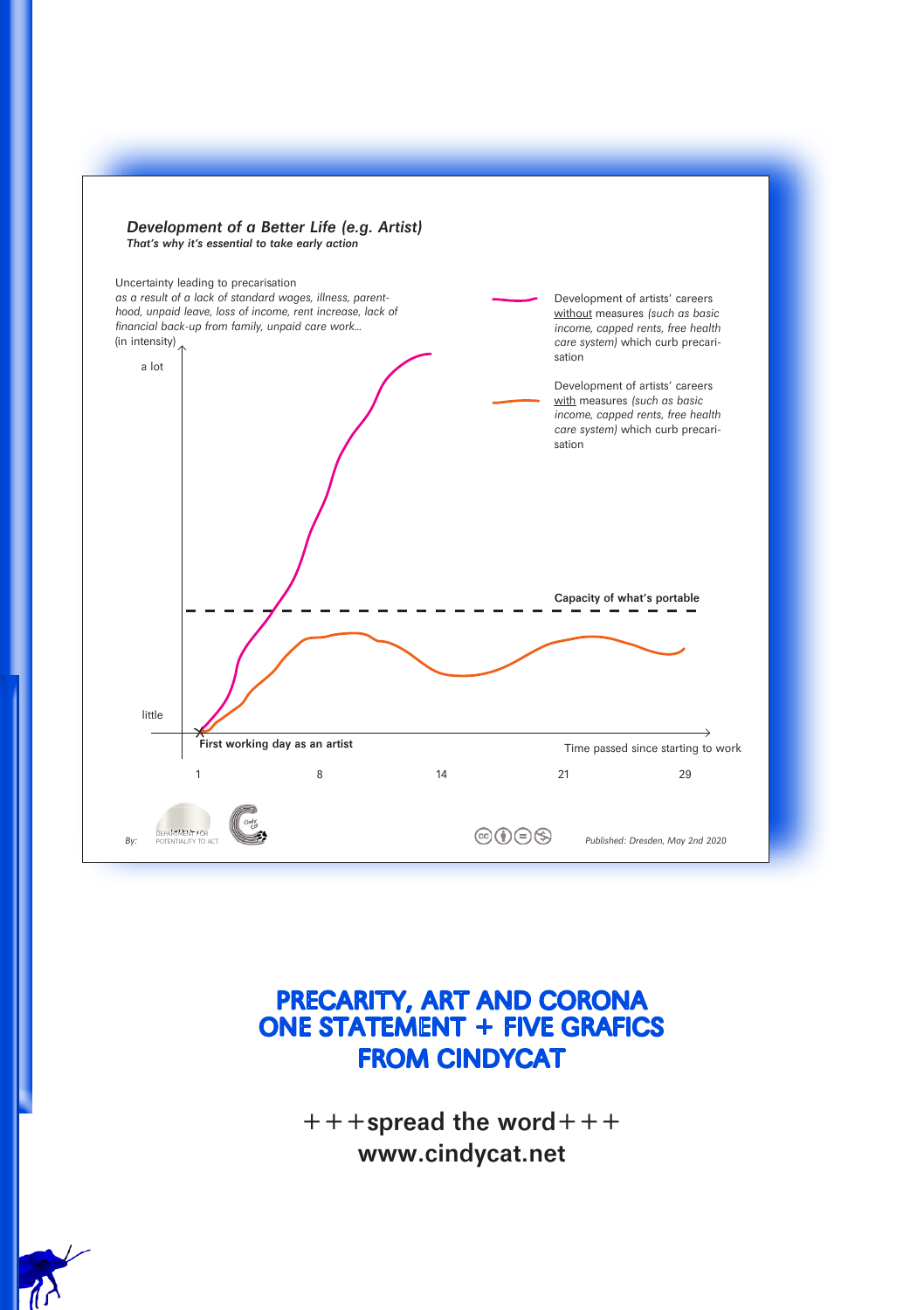# DEAR COLLEAGUES, NEIGHBOURS AND PEOPLE WORLDWIDE,

We are Lilli, Franziska, Theresa, Rosa, Irène, and Antje. We are CindyCat. We are each other's continuity in shaky times. We all are artists and cultural workers. Our cultural work is concept-based, politically committed, long-term and process-oriented, and not objectfocused. It depends on grants, residencies and project-based funding. We have side jobs, become parents, do sports in the evenings, are politically active and have partners here in this country and elsewhere. Sometimes we lead a cosmopolitan existence – which means that we work internationally and across borders and change place, country and city weekly or even daily. Most of our work takes place under very precarious circumstances; only one of us has employment that is subject to social insurance contributions. This precariousness has been existing for a long time – namely since we started doing this work – and is not the result of our free choice. Due to the Corona-pandemic our situation

became even more difficult. Some of us can work at home, others cannot teach and therefore have little income. Exhibitions, performances and residencies are canceled or postponed. The situation in which we live and work at the moment feels like a big void to us. So far, we are not so different from other workers. In addition, however, acute insecurity meets living conditions that have never been financially or socially secure. Neither they made it possible to put something aside. We find ourselves in respiratory distress – herd immunity is not possible. When the question of what or who is "systemically relevant" is raised to distribute the "limited resources", it hits cultural workers particularly hard. Yes, temporarily, anyone can survive without interacting with a drawing, the space of reflection a stage provides, or music lessons. Similar to social contacts, physical touch, and political actions, the longing develops with a time lag, but hits existentially dull and hard.

## Uncertainty – our constant companion is now on everyone's LIPS.

A colorful range of support measures is offered to cultural workers these days: The federal and state governments are setting up programs to transfer euros to us as unbureaucratically as possible and – depending on the federal state we live in – in varying amounts. In some places, donations are collected

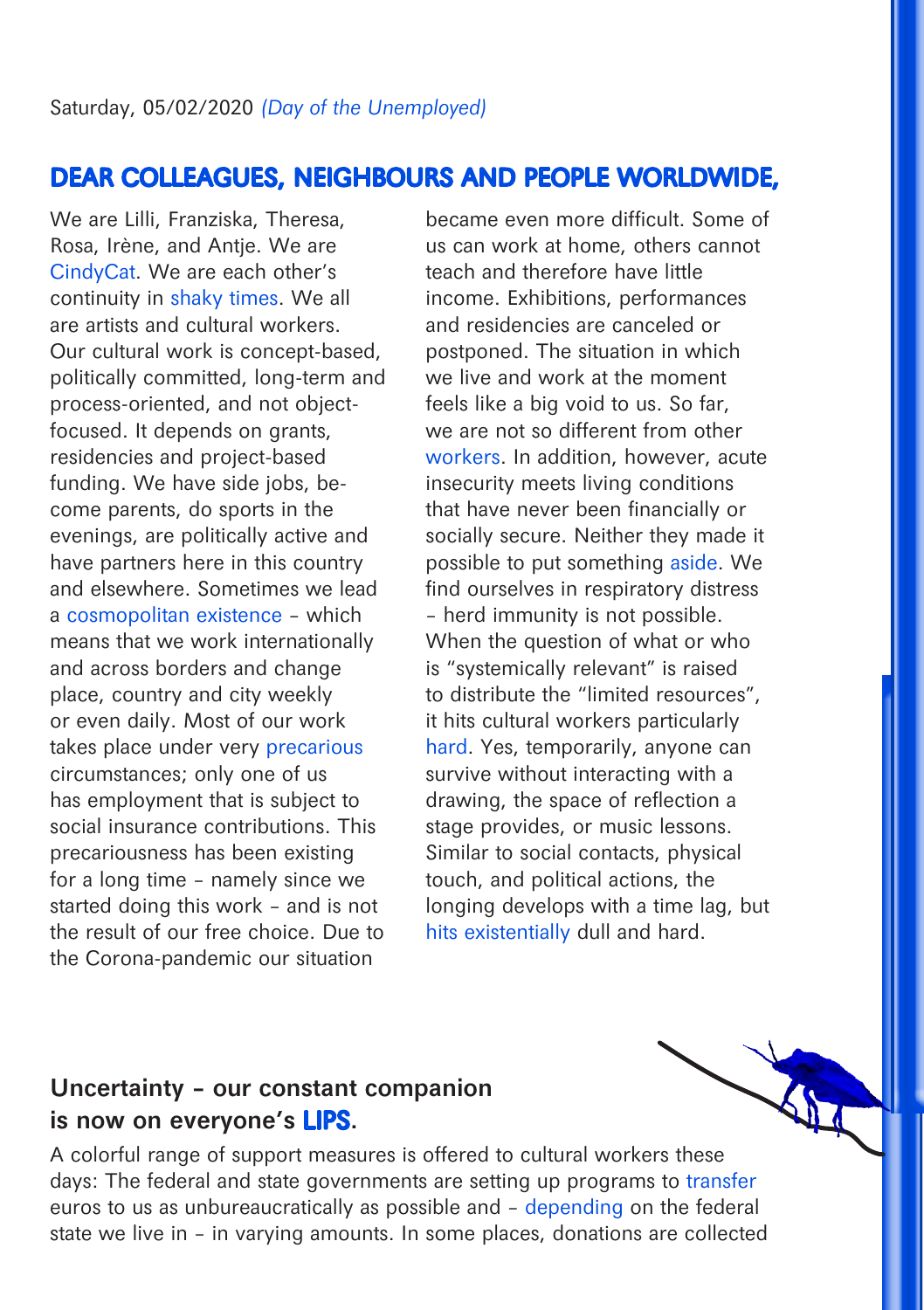to support freelancers. Some grants and scholarships still allow us to apply with a portfolio. But to be honest, many things have not changed that much: Some applications and grants are approved, others not. Our livelihood is still in the hands of juries or administrative structures. And planning security is only guaranteed in a range of several months. Everything is the same and a little different.



#### shutdown: Art answers as **FAST** as **FLEXIBLE**

The first to provide relief from loneliness and social isolation to the locked downs were our colleagues: Some published concerts on Twitter, others read lyrics on youtube. Within a very short time, streams of theatre performances were set up and DJs sent a new live-set into www every evening. Even in the current crisis cultural workers create spaces outside the few square meters where we live alone, with our partners or roommates. They do this mostly free of charge or for donations.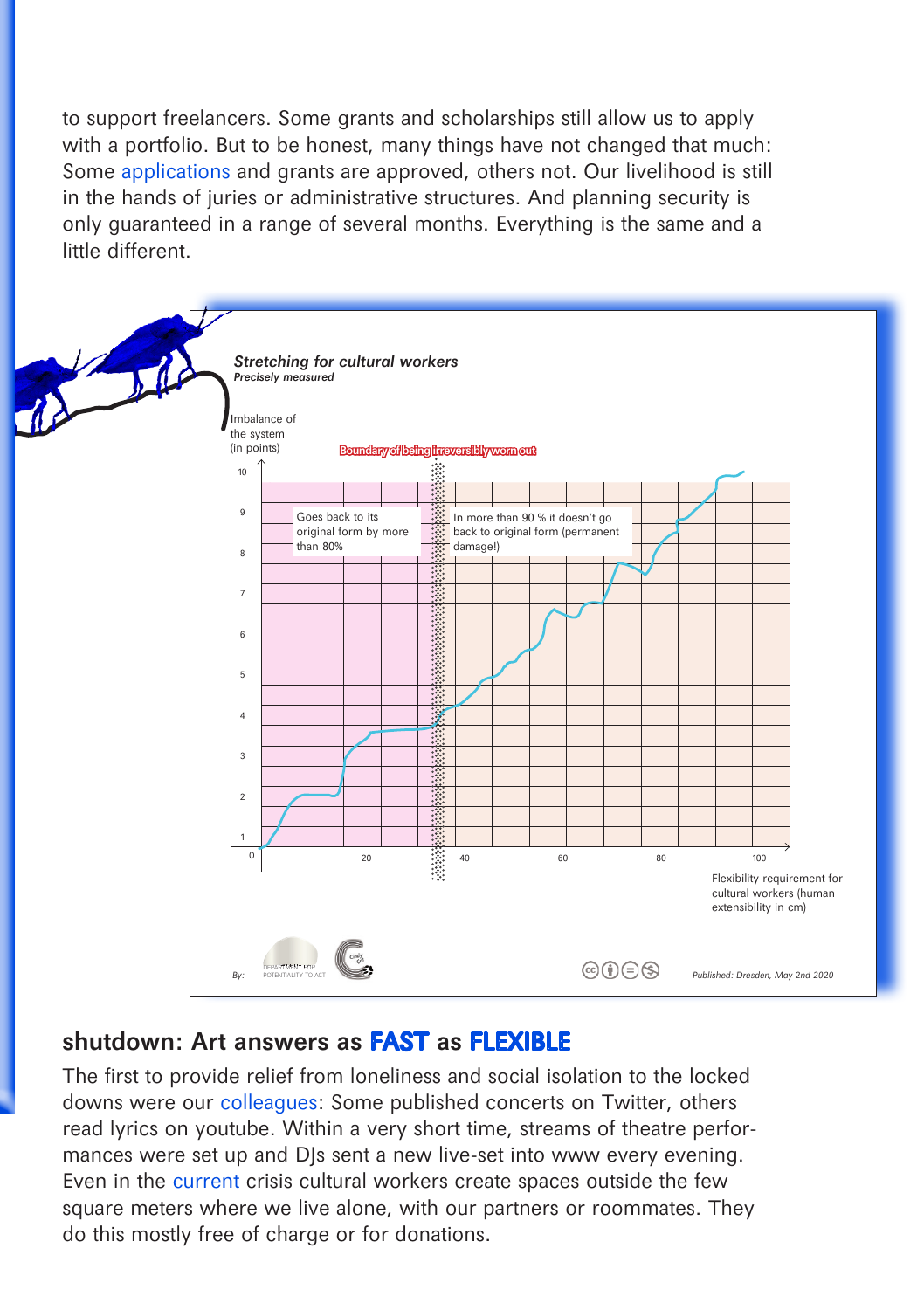While the applause for this acute support fizzes out and fades away, we want to seize the moment and think about long-term perspectives. Because right now, in the so-called crisis, we feel reaching a threshold: If we understand visions for the future as flexible concepts, now is exactly the moment to stop romanticizing an intact pre-Corona world (to which we neither can nor want to return) and open the space for - yes, for what?



We reject the division of being 'relevant' to the system or 'not relevant.' Every bug in this system is **releWant**.

> [And since some kind of bug is "Wanze" in German, this is a wordplay  $=$ )

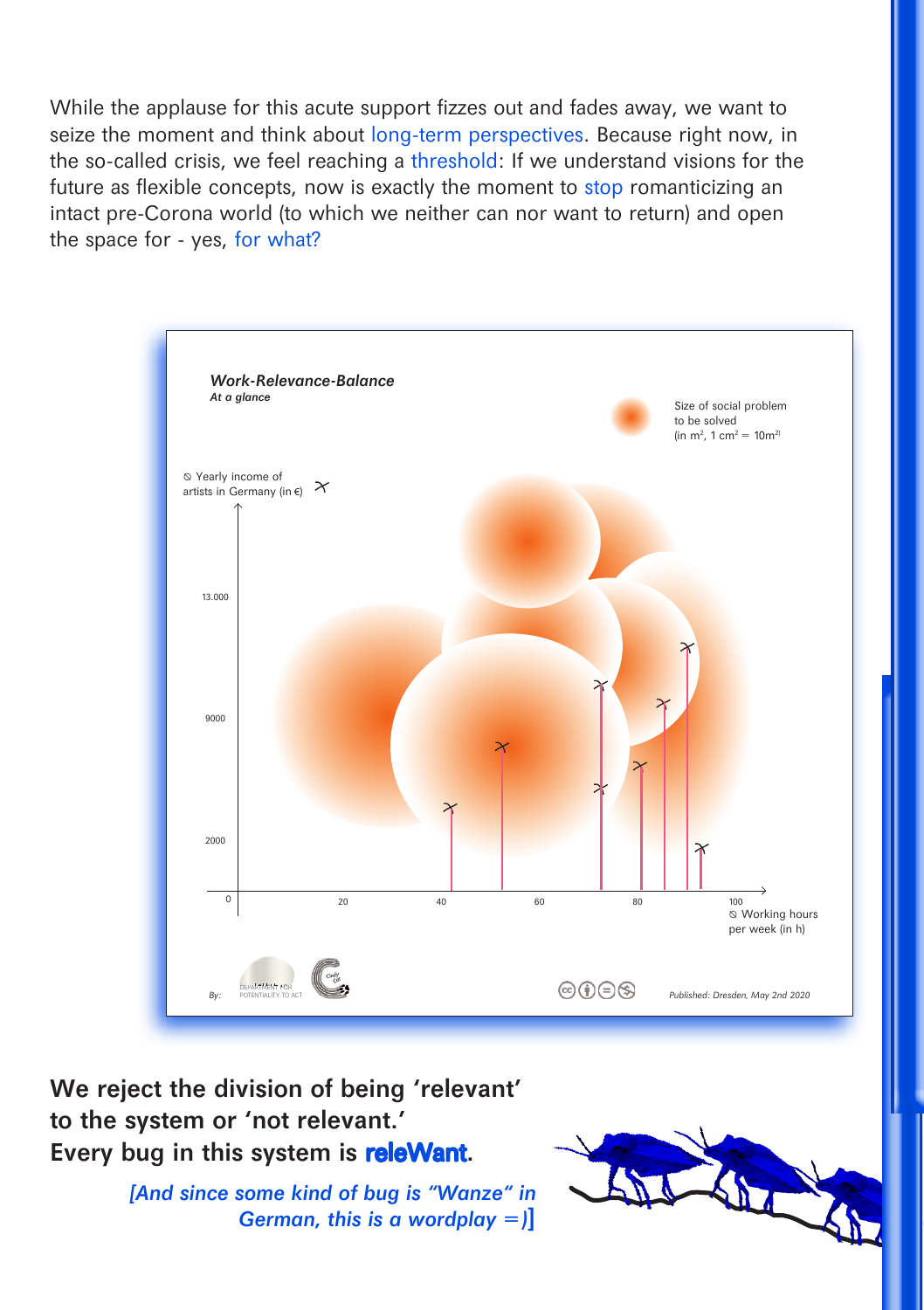We notice that these days many interventions that would have caused great discussion or resistance got realized without any problems. We are enraged, and the visionary power of CindyCat becomes foggy as we experience the restrictions in the public space in which we locate our artistic work and the strengthening of authoritarian structures (police, armed forces.)

Freedom of assembly, freedom of movement, and other fundamental rights, such as the right to privacy, have been abolished or are even more insecure than before. Nationalisms are encouraged when the virus should be stopped from spreading by closing borders or is used to legitimize dictatorial systems (e.g. Hungary, Poland). We feel trouble in swallowing or breathing and experience tightness in our chests.

## 3,2,1 take a risk – IMAGINE ...

Right now, there can be found cracks in the entrenched (capitalist) thinking: basic income is publicly more acknowledged than ever before, cultural offerings are free of charge just like education via the www, and there is a rising debate about suspending rent payments. But honestly, a basic income and free access to culture, education, food, and housing are up-to-date and urgently needed since

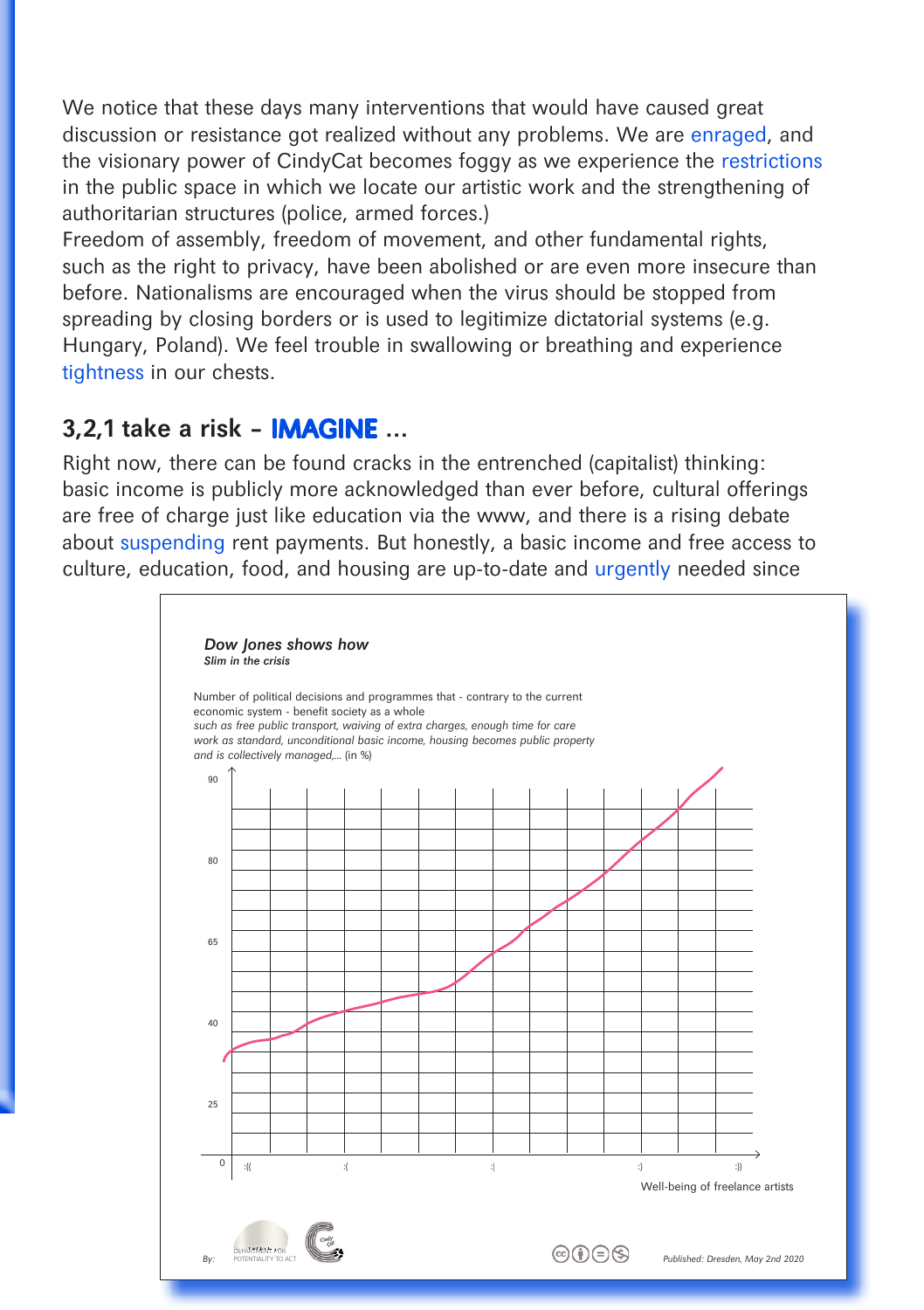

 $\sum_{i=1}^{n}$ 

 $\frac{1}{2}$ 

 $\frac{1}{2}$ 

 $\tilde{\mathbb{F}}$ 

yesterday. Still, they question the existing "system" and encourage us. And we put our paw in the wound, scratch and start to **IMAGINE** 

<sub>no</sub> you and everyone else have an exponentially better life. The doubling rate of good is a few days!

**no** this curve is much more important than the GDP or DAX.

**nm** "The economy" is not a perpetual motion machine that everyone has to bow to. It serves us all.

<sub>ng</sub> society is something everyone can rely on – sick people, people looking for parking space, wheelchair users, the ultra-unconventional, and the mega-conform. It consists of us.

<sub>n</sub>. we have enough time and peace to discuss everything with everyone (because "it depends on everyone").

 $\sqrt{10}$  ( $\sqrt{10}$ ) ( $\sqrt{10}$ ) **nm** there is enough time - for loving, caring, discovering with relish, and doing nothing. For everyone.

your livelihood is basically secured. Bye bye existential fears - what was that?

<sub>non</sub> your friend gets the citizenship of the country she wants to live in and then lives as safe as you do.

**EXC** everyone can live wherever they want, regardless of state or passport. <sub>non</sub> everyone has the place s:he needs to live and work. Rent-free periods last forever (yes, these measures are necessary)!

**no** care and nursing are very prestigious tasks.

<sub>non</sub> you and everyone else can quickly go to the doctor if needed; Health care, glasses, teeth, massage, and psychotherapy are public and free.

<sub>n</sub> education is accessible and free for everyone - regardless of country of origin and age.

**no** the sky is free of airplanes, you birdybird!

<sub>ng</sub> you can go anywhere by bus and train – without tickets or early booking of trips starting at the super-budget time.

<sub>n</sub> you can be tired, hairy, ugly, lazy, contradictory, and scratchy.

# And doing culture would be very different. **IMAGINE**

you can work in peace and with time - scarce time and an empty wallet are concepts from the days before yesterday.

ra you regularly have evenings and real free time (!), a free weekend and holidays – in which you don't cultivate potential work contacts or do the artistic work you can't do in addition to wage and care work.

**no** everyone has the opportunity to do the work they can and want to do.